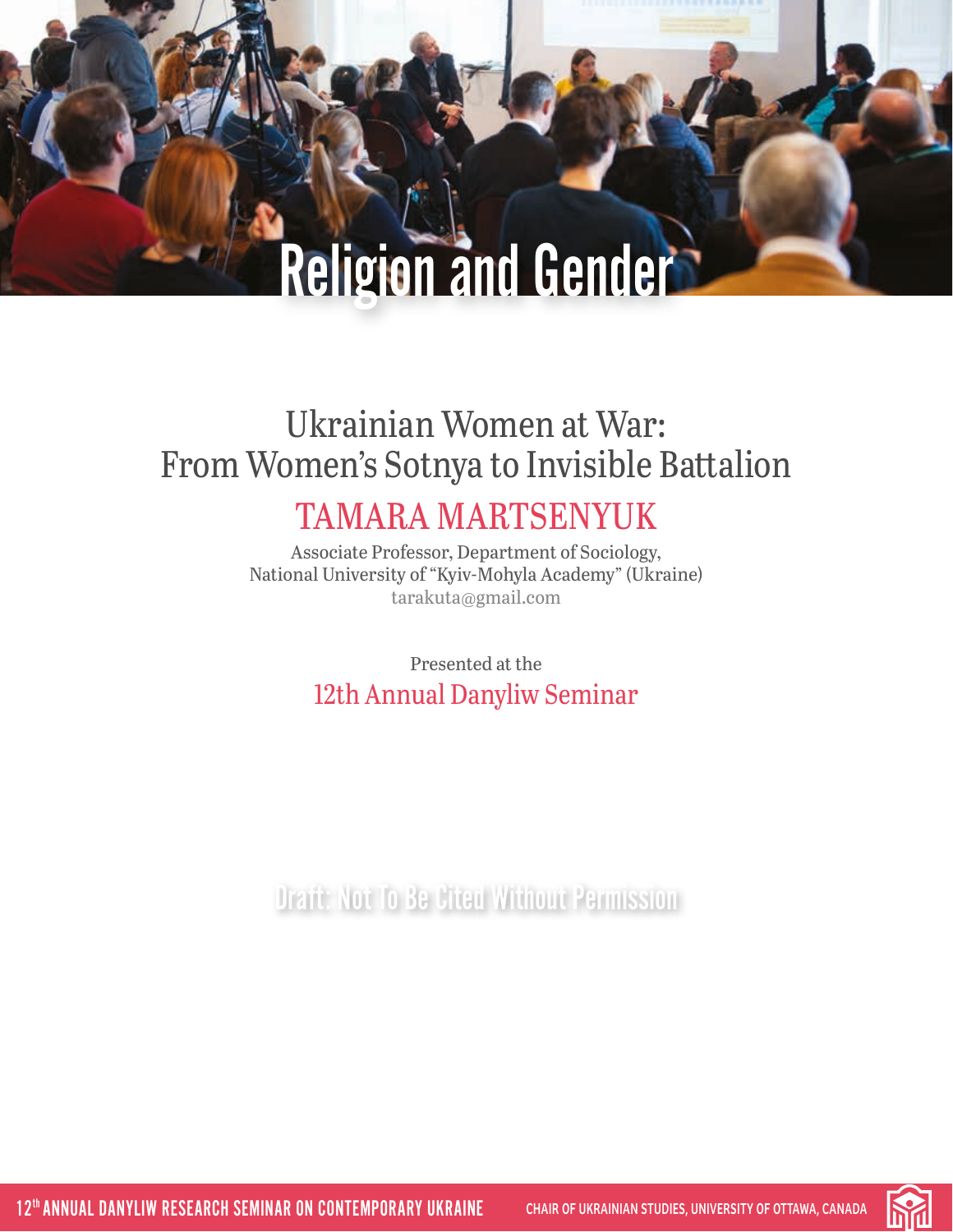Recent events in Ukraine connected with the Euromaidan protests of 2013-2014 and later the armed conflict in the Eastern part, brought changes into women's lives and their roles both in society and their families. On the one hand, the threat of violence makes women more vulnerable towards the socio-economic situation. For example, women are the majority among internally displaced persons (IDPs) from Eastern Ukraine responsible for children, the elderly, and disabled relatives.<sup>1</sup> On the other hand, during these turbulent events Ukrainian women managed to challenge traditional gender roles (as caregivers and victims of conflict) and reclaimed visibility, recognition, and respect as revolutionaries and volunteers.

One of the most well-known examples is 21-year-old volunteer Olesya Zhukovska, who, after being struck by in her neck by a metal bullet on Maidan, tweeted: "I am dying." Olesya survived and became known in Ukraine and abroad because of her dangerous situation. On November 21, 2014, in his speech commemorating the first anniversary of the Euromaidan protests, President Petro Poroshenko thanked not only the men, but also the women who died during the protests, as well as both male and female volunteers for their role in the events. Women were actively participating in all form of activities in the protest space of Maidan. Besides cooking, cleaning, and entertaining, women were fighting on barricades, negotiating and participating in peace-keeping initiatives, providing medical support, maintaining information support, participating in legislative work and logistics, and providing education for protesters and huge organizational support.

When the protests turned violent, women were excluded from much of the protest zone activities (Onuch & Martsenyuk 2014). As a reaction to this exclusion, women organized both military and non-military Women's *Sotnyas* (or hundreds). Women made efforts to make their inputs into the Euromaidan more visible (especially compared with the Orange Revolution, where in memory politics "ordinary" women are almost absent as active "makers" of revolution) (Martsenyuk 2014).

Later, when the so-called Anti-Terrorist Operation (ATO) started, women joined the front lines of Donbas war as volunteers, journalists, medical staff, and military. Ukrainian pilot Nadiya Savchenko became a symbol of resistance known worldwide. But female fighters, as well as women in the Ukrainian army in general, face gender discrimination, recognition and visibility problems.

<sup>1</sup> According to UN data (October 2015), women make up over 63 per cent of the country's estimated 1.4 million IDPs. - See [http://eca.unwomen.org/en/news/stories/2015/10/ukraine-un-tackles-gender-and-humanitari](http://eca.unwomen.org/en/news/stories/2015/10/ukraine-un-tackles-gender-and-humanitarian-impacts)[an-impacts](http://eca.unwomen.org/en/news/stories/2015/10/ukraine-un-tackles-gender-and-humanitarian-impacts)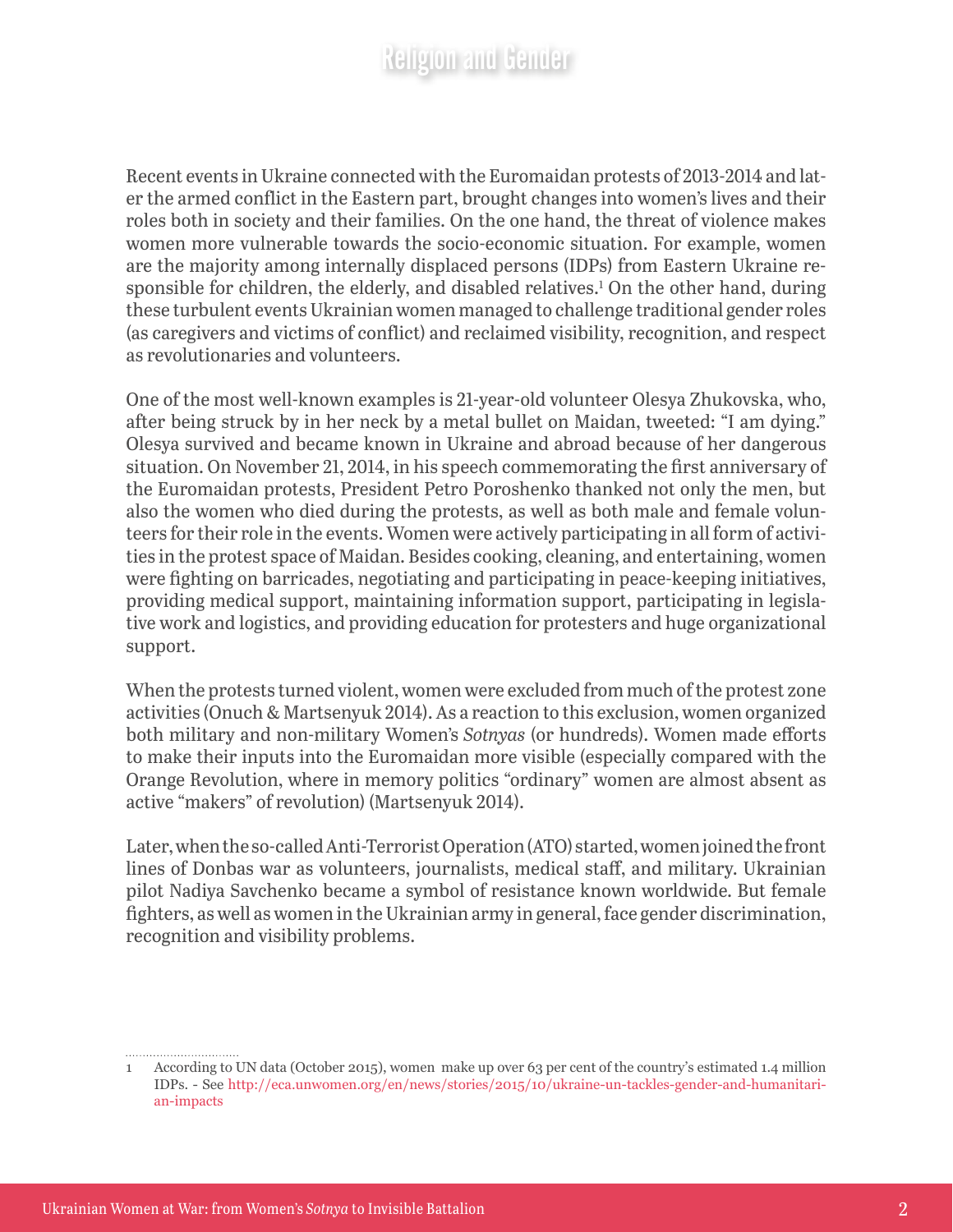#### Women in Ukraine before Maidan and War: Public Life and NGOs

Women's participation in EuroMaidan and its social and media representation largely reflect the social position of women in Ukrainian society. Gender segregation (both vertical and horizontal) is an evident problem of politics in Ukraine. Women have less money and fewer social networks to work with, and the stereotype of politics as dirty business further justifies patriarchal notions of blocking them out (Martsenyuk 2012). In the current economic and social situation, entrenched stereotypes of men as family breadwinners and leaders in the public sphere (particularly in politics) and stereotypes of women as mostly wives and mothers inhibit progress in gender equality in Ukrainian society. Mothers or beautiful women (girls) are two major gender-based roles for women in Ukraine (Kis, 2005).

The country boasts hundreds of women's NGOs (Phillips 2008) – local and national, but they tend more toward social issues such as women's health, childhood, and poverty than equal rights and opportunities in the political sphere or labour market. Examples include such organizations as the National Council of Ukrainian Women (*Natsional'na rada zhinok Ukraïny*), the Women's Union (Zhinocha hromada), and the Ukrainian Women's Association (*Soiuz zhinok Ukraïny*). In the 21st century their visibility has declined, particularly in the media and community meetings about women's empowerment. The single exception to this state of affairs is FEMEN, a group of radical grass-roots activists demonstrating for women's empowerment. Eastern Europe has not been immune to the rise of all-female radical activist groups and movements. Recent examples include the much talked about FEMEN in Ukraine and Pussy Riot in Russia. The effectiveness of FEMEN's protests is, however, a broad topic for discussion.

#### Women's Sotnyas and Euromaidan

*"We ourselves have chosen our roles according to the call of the soul, as it should be. I have personally gone from sandwiches to standing on the barricades and carrying dead bodies"*

Maria Berlinska, activist in the Olga Kobylianska Female Sotnya

The theoretical background of this article is feminist theory, especially the intersection of feminism and nationalism (Yuval-Davis 1997; *Bohachevsky*-*Chomiak* 1994; Kis 2005; Rubchak 1996; Zhurzhenko 2012). Gendered rhetoric of the nation provides a vision of a nation as a family, where men have the status of heroes and women are the "mothers of the nation" (Waetjen 2001, 125). Women serve as symbolic makers of the nation's cul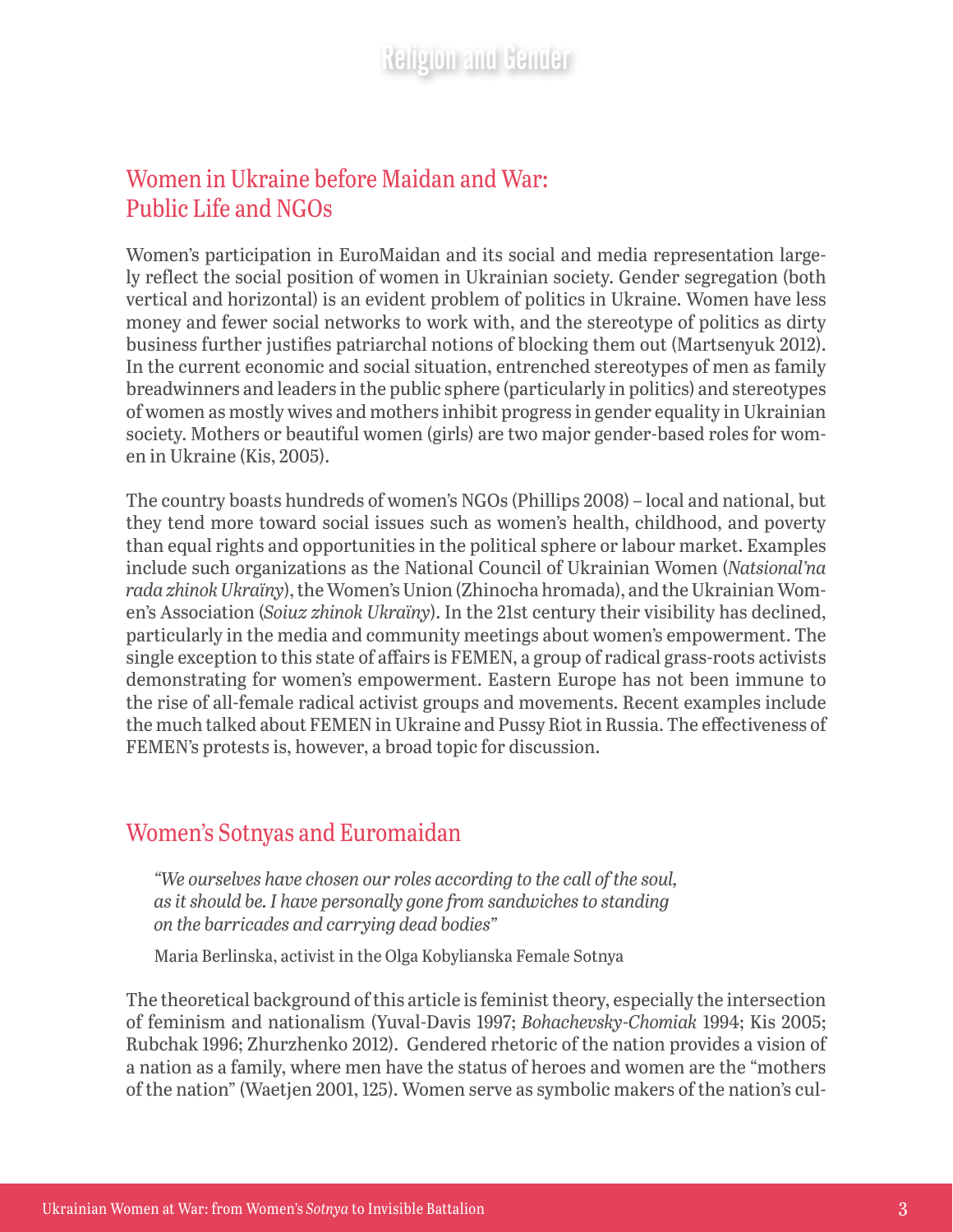tural identity (Peterson 1998; Yuval-Davis and Anthias 1989). They are seen having a supportive and nurturing role, even if they also take risks during protest events. The metaphors of nation-as-woman and woman-as-nation suggest how women (their bodies) become a battleground of national struggles (Peterson 1998, 44). The empirical basis for research were speeches on Maidan, journal articles, pictures and video materials, blogs and social networks.

Euromaidan was a space where gender roles were *reaffirmed* (expressing gender-based stereotypes) as well as *contested* (providing diverse "scenarios" of women's participation and the possibility to choose their own role) (Martsenyuk 2014).

"A nation exists while there are males ready to fight for it" – these are words from one of the self-made Ukrainian online posters about Euromaidan. The citation illustrates the mainstream (media) perception of Euromaidan – including barricades, Molotov cocktails, fights, fire, burning tires, and the death of heroes – where the revolution is inseparable from the glorification of violence. Women were among those who, first of all, provided so-called *reproductive labor* for Maidan: cleaning, cooking or bringing food, caring about clothes, etc. Women and their achievements were less visible in public discourse than men and their accomplishments. For example, Khromeychuk (2014) criticized the fact that "the news that Michelle Obama gave Ruslana Lyzhychko, a Ukrainian pop singer and the icon of the Maidan protests, the Women of Courage award received almost no publicity."

At Euromaidan, women *internalized* some gender-stereotypical ideals of femininity. The "beautiful women" of Maidan were also involved in a number of activities. Ukrainian women call themselves *"Muses of Revolution."* They were making the space beautiful (painting barricades in bright colors), and performing ballet on the barricades. The so-called "Angel Squadron" (*Angelska sotnya*) of Maidan tried to turn the paramilitary space of Euromaidan into an artistic one.

According to Onuch and Martsenyuk (2014), within the protest zones, but also in social movement organizations, the divisions of protest labour were drawn along gender lines. Socially accepted patriarchal views on the role of women in Ukrainian society as "mothers," "weak" (i.e.: daughters) and "beautiful objects," were reproduced on the Maidan.

But despite societal and stereotypical challenges, women engaged in alternatives to "traditional" forms of participation at Euromaidan, including feminist forms (Phillips 2014). They were building barricades together with men and constantly carrying scarce resources (used tires and firewood) on their own. They organized themselves in so-called Women's *Sotnyas*. There were formal sotnyas (the 39th Women's Sotnya of Euromaidan Self-Defense), female platoon [*Zhinocha chota]* (of the 16th Sotnya of "Maidan Self-Defence"), and informal or non-registered sotnyas (the 1st Women's Sotnya; the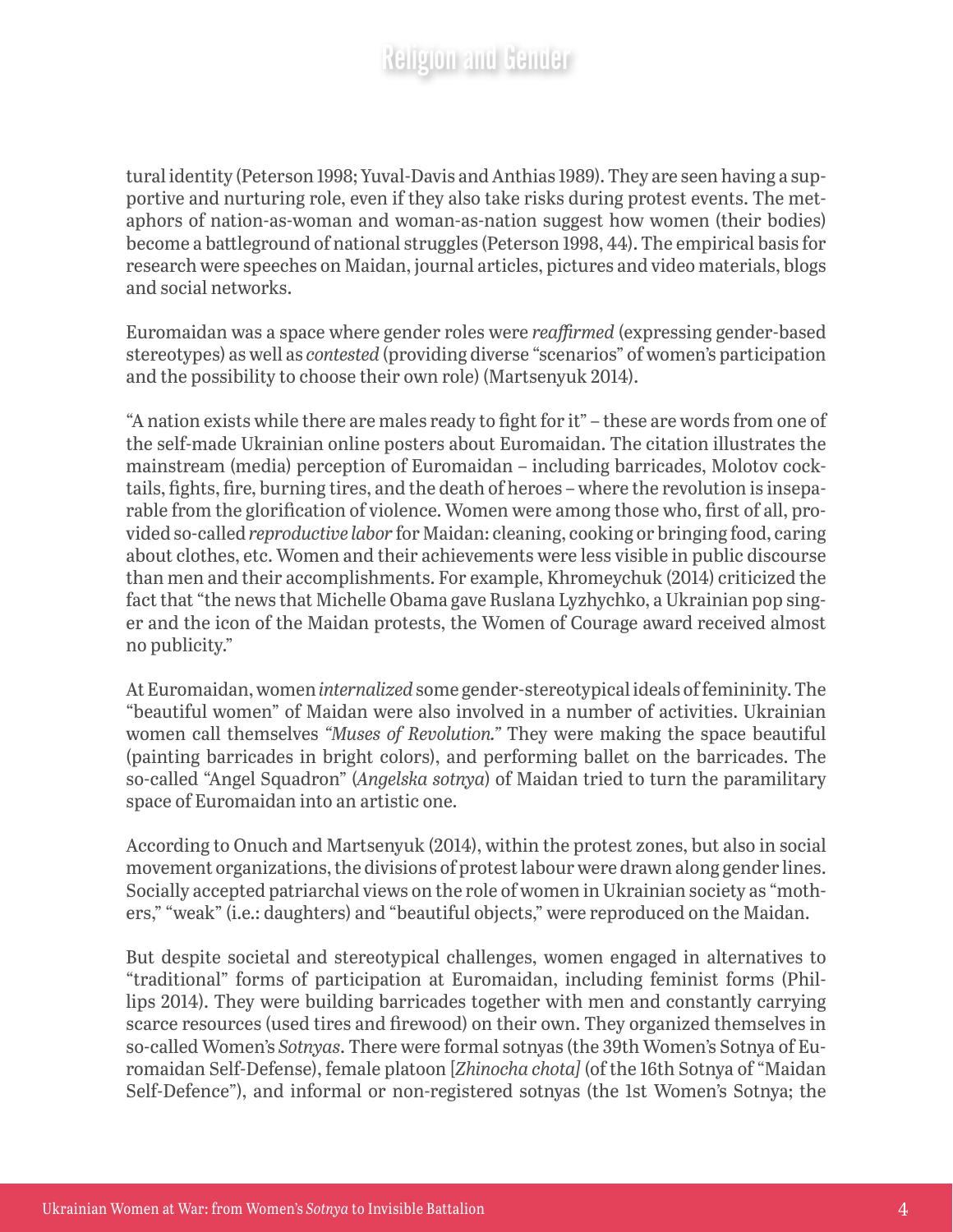Women's Sotnya of Zaporizhzhya; the Sisterhood Sotnya; the Olga Kobylianska Female Sotnya; and others).

On the Facebook group "Half of Maidan: Women's Voice of Protest" (*Polovyna Maidanu: Zhinochyy holos protestu*] information connected with women during Euromaidan and after could be found and discussed. Women also organized a "Night of Women's Solidarity," in order to draw attention to women's important contributions to the protests, an event that featured women marching through the Maidan playing rhythm instruments and chanting "Freedom, Equality, Women's Solidarity!" And while the mainstream practices and discourse of the Euromaidan protests were patriarchal (the exclusion of women from protest due to the militarization and masculinization of patriotic heroism), thanks to feminist coordination, an egalitarian and inclusive discourse was promoted. And thus, it provided women with at least a possibility to question militarism, deconstruct the traditional perception of protests and participate in the protest movement on all the different levels (Onuch and Martsenyuk 2014).

Later a number of female activists joined volunteer batallions and armed forces during ATO, at war in Donbas.

#### Women and the Military: Theoretical Background and Empirical Material

In military sociology, discussions on women's participation in the armed forces are based on the opportunities for women to be professional soldiers. The main dilemma in discussing gender integration is the question of what a modern army should be like. Should it be a professionally closed group, or must it also respond to social changes in society, and to the changing role of women in society, in particular?

Mady Segal (1995, 760) singled out three groups of factors that promote women's integration in the army: changes in the armed forces, in the social structure of society, and in culture. She understands changes in the armed forces as the changing concepts of national security, military technology, organizational structure of the army, purpose of the armed forces, and military recruitment policy. A change in the social structure lies in the fact that women have actively entered the labor market and the public sphere in recent decades. Segal defines cultural factors as changing cultural values in relation to the role of women in Western societies and increasing support in the liberal principle of equal rights and opportunities.

The concept of women's participation in the military evolves theoretically from the field of gender in organizations and feminist (political science) studies (Carreiras 2006,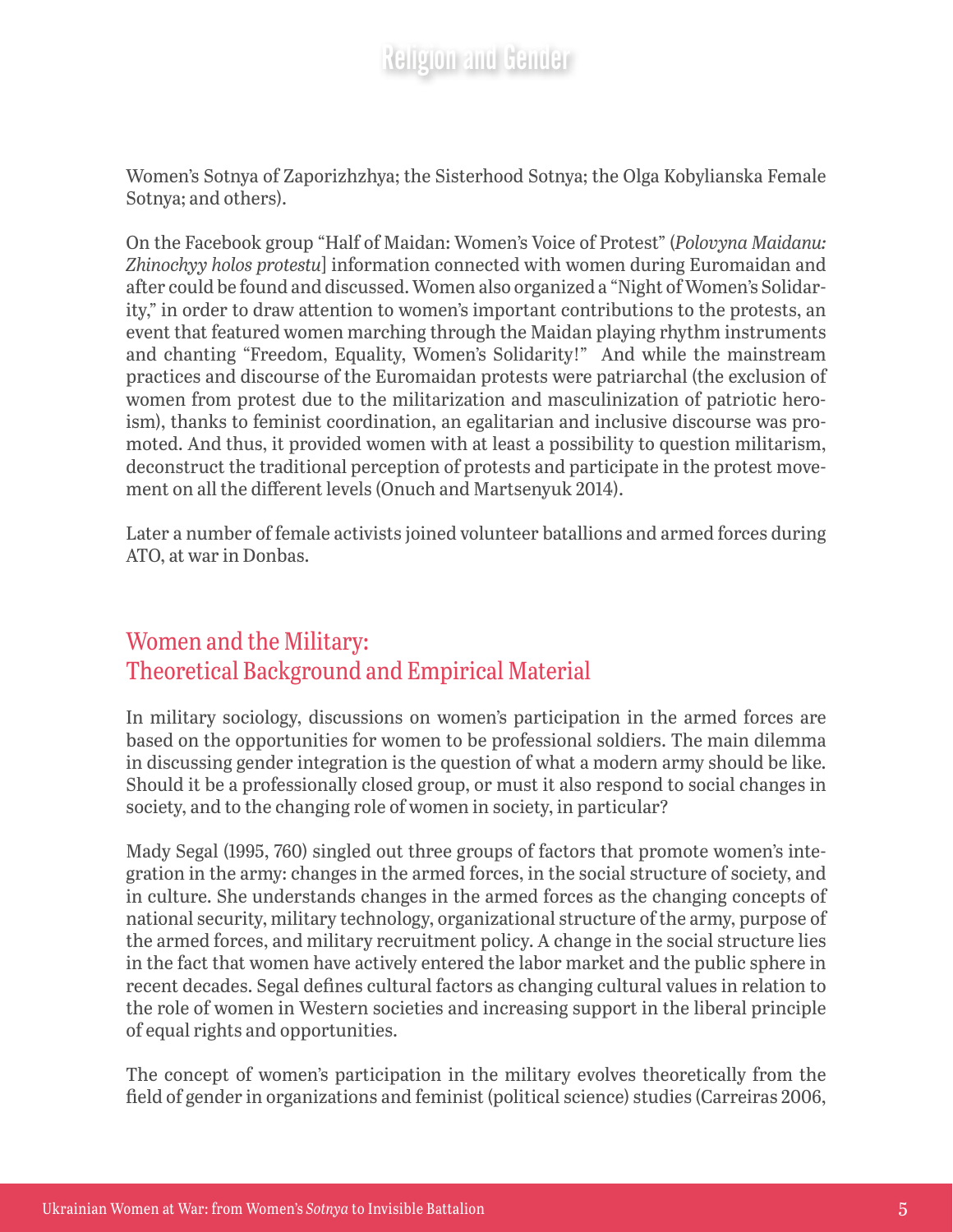19-20). According to different feminist approaches, there are two major views towards women's integration into armed forces. Liberal feminists claim that women's involvement in military service is an important part of equal rights and, ultimately, leads to obtaining full citizenship in their countries; radical feminists see women's service as a reification of martial citizenship and cooperation with hierarchical and sexist institutions (Sasson-Levy 2003, 440).

The empirical part of the study, which concerns the actual study of women's situation in the armed forces of Ukraine fighting in the ATO, consisted of two parts: the desk and field studies. The desk study included a review of previous professional studies and available media information on the issue. Formal requests to government bodies for the appropriate statistical information were sent, and their results analyzed. The field study part of the research was inspired by Nobel laureate's Svetlana Aleksiyevich journalist work "War Does Not Have a Woman's Face" (2015)*,* dealing with the role of women in the Soviet Army during World War II.

The field study was done with the usage of qualitative sociological methods: in-depth semi-structured interviews with women who participated in the ATO; interviews with men and women experts in military and/or gender equality spheres; observation (in the form of participation in several academic events); and content analysis of publications in Ukrainian media.

In this article, only results of interviews with female soldiers and with gender experts are presented. The research was conducted in the summer and autumn of 2015. Forty-two women in a military service at the front of the ATO zone in Ukraine, and one woman activist providing self-imposed unpaid supply work for the army, gave in-depth semi-structured interviews on all aspects of women service.<sup>2</sup> We used the "snowball sampling" technique to recruit the respondents, which were aged between 20 and 47. The questions were grouped into three units: legal aspect of participating in the ATO; living conditions of service; and the behavioral and psychological aspects of their stay on the front. The interview guide included topics of motivation for service, of legal possibilities and supplies, on attitude towards them from male colleagues, on the perspectives of the development of female service, and also on the respondent's approach to other women.

<sup>2</sup> The interviews were organized and conducted by project coordinator Maria Berlinska.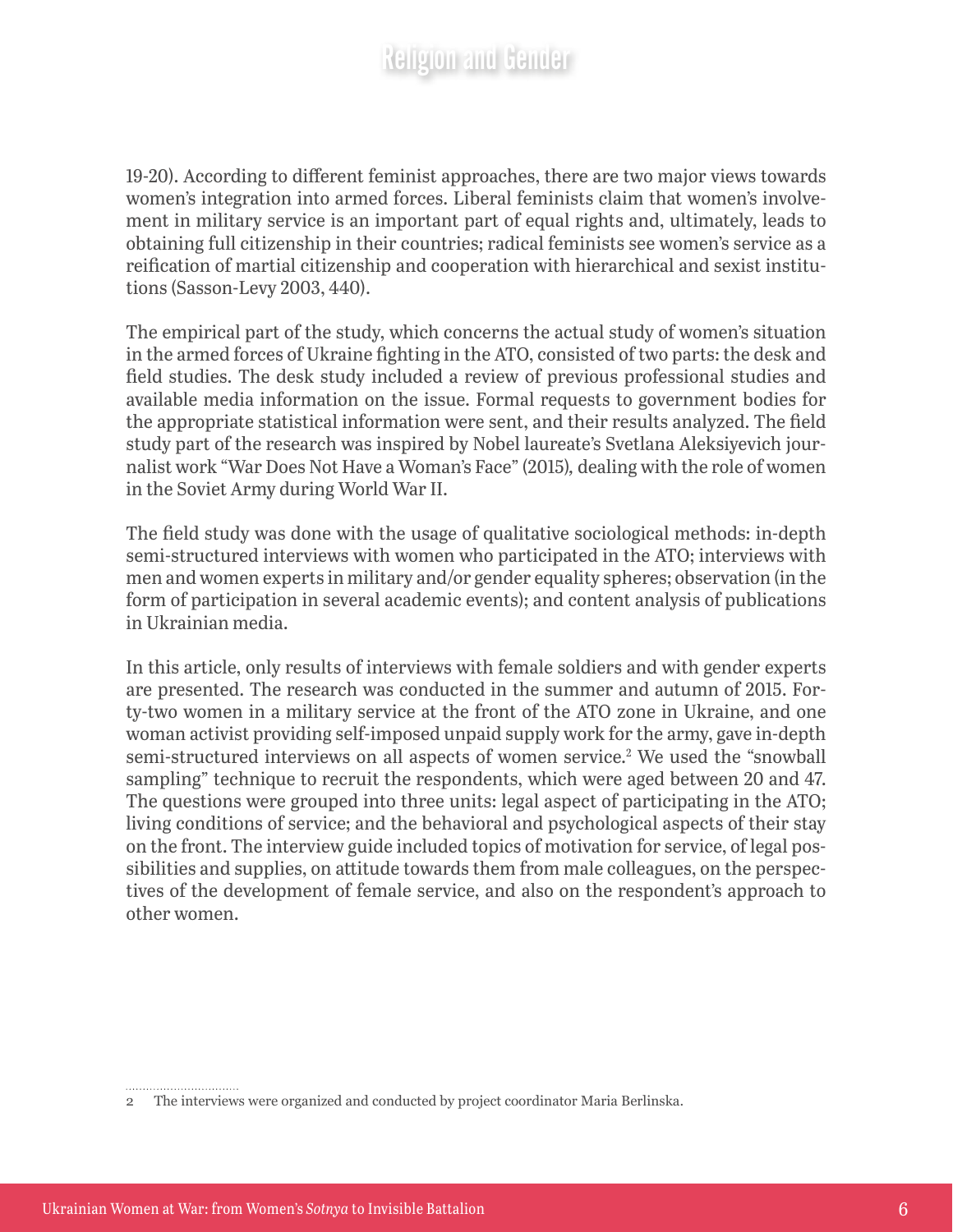#### Women in the Armed Forces of Ukraine

Dubchak (2008, 187-188) stated that the Armed Forces of Ukraine used to be the most conservative social institution on the issue of women joining the military whereas, currently, almost 10% of Ukrainian military personnel are women. The representation of women in the defense sector has been increasing in a proportion which is consistent with global development trends. However, the growing number of female soldiers, especially those under contract, is not associated with the prestige of the service, but rather with the reluctance of men to hold low-paid positions. In fact, women mostly have socalled "feminized" professions like nurses, finance, logistics and communications.

In early October 2015, Oksana Havrylyuk, the head of Agency of Communications and Press at the Ministry of Defense of Ukraine, reported at a briefing in Kyïv that 938 women had participated in the ATO (UNIAN 2015). In summer 2015 the Ministry of Internal Affairs of Ukraine indicated that the total number of the National Guard of Ukraine is about 14,000 people, including 21 women (positions: doctor, nurse), since the beginning of the ATO. In 2014-2015, about 22,000 National Guard of Ukraine troops, including 500 women (0.023%) stayed in the zone of hostilities (Martsenyuk et al 2016).

According to a report on discrimination and gender inequality in Ukraine, there is employment discrimination against women, particularly, in the armed forces (The Equal Rights Trust 2015, 53). The number of positions that women can occupy in the Ukrainian army is small. In addition, there is evidence of prevalent sexist remarks by the military commanders.

#### Gender Politics in Ukraine in General and in the Armed Forces Particularly

The issue of equal rights and opportunities for women and men in Ukrainian society is governed by both general and special legislation. Discrimination on the basis of gender is prohibited both by the Constitution of Ukraine and the 2012 Law of Ukraine "On Principles of Prevention and Combating Discrimination in Ukraine." Ukraine also has a specific legislation designed to promote gender equality: the 2005 Law of Ukraine "On Ensuring Equal Rights and Opportunities of Women and Men." Ukrainian legislation (such as the Code of Labor Laws of Ukraine), in its effort to become gender specific still tries to protect women, family and children, thus perpetuating traditional gender roles (Martsenyuk 2016).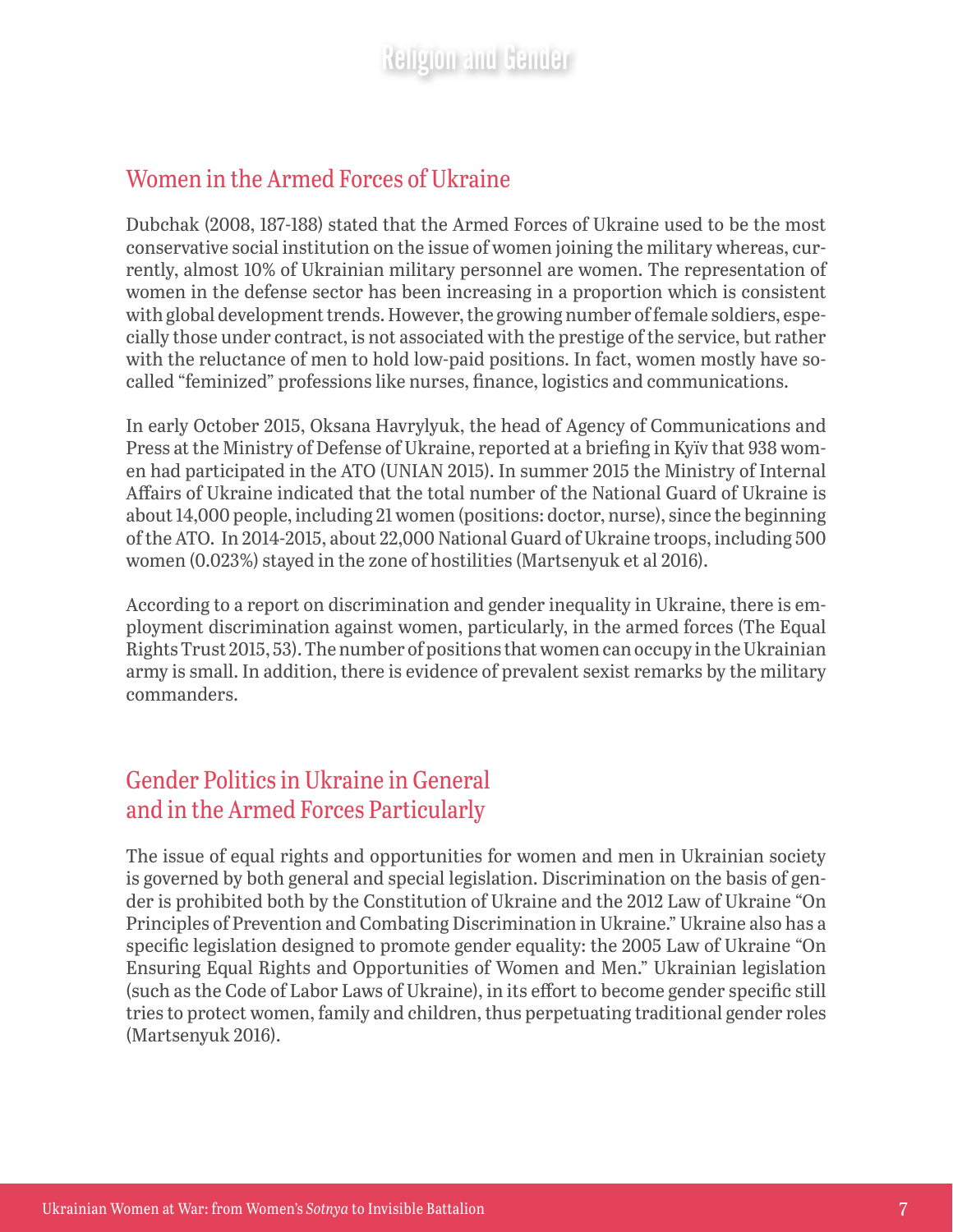*De jure* gender equality is supported by national institutional mechanisms and legislation. International and national NGOs monitor the results of state and regional programs, and propose issues for improvement. At the same time, *de facto*, it could be argued that despite different legislative attempts not much has been implemented in terms of tangible policies (Martsenyuk 2016).

The Ukrainian labour market is characterized by a high rate of female participation and regulations that are relatively gender neutral, apart from some protective regulation for women workers in mines and other parts of the heavy industry (Martsenyuk 2016). According to the Labor Code of Ukraine, women may not be employed for hard work or dangerous jobs, and may not be involved in lifting and moving items, whose weight exceeds specially established limits. Indeed, over 500 professions are prohibited by law for women in Ukraine today. Women don't have the right to work in the professions included on the "List of Heavy Jobs and Work in Harmful/Dangerous Conditions," approved by the Ministry of Health in 1993. Also, women may not be involved in work at night, except for certain sectors and types of occupation assigned a maximum night hours for women and approved by the Cabinet of Ministers of Ukraine. These paternalist regulations also do not allow official employment of women in a majority of professions in the military sector (Martsenyuk et al. 2016, 2.4.2. Prohibition of certain military occupations).

Gender policy in the Ukrainian army is part of the overall gender policy, the function of military administration bodies, which regulates the processes of social interaction between military men and women in the army, and the improvement and development of their social status and relationships, taking into account military cultural traditions and stereotypes.

Natalya Dubchak, an gender expert with 18 years of experience with the army, also occupied a special position, called Gender Policy Officer, introduced by Minister of Defense in 2008. The position, however, lasted only for two years. Member of Parliament (Rada) Maria Ionova, co-chairman of Inter-Fractional Caucus "Equal Opportunities," said that the problem of improving the status of women in the military was part of a broader issue, namely, the poor representation of women in the decision-making process. In the Rada, women constitute only 12% of all 450 deputies.

Formally, the Armed Forces of Ukraine have developed a gender policy that meets the national gender policy and provides for efficient support to create guarantees of equal rights for all persons, regardless of their sex in military life. However, there is a problem of resistance of realistic implementation of the declared policy of equal rights and opportunities for women and men.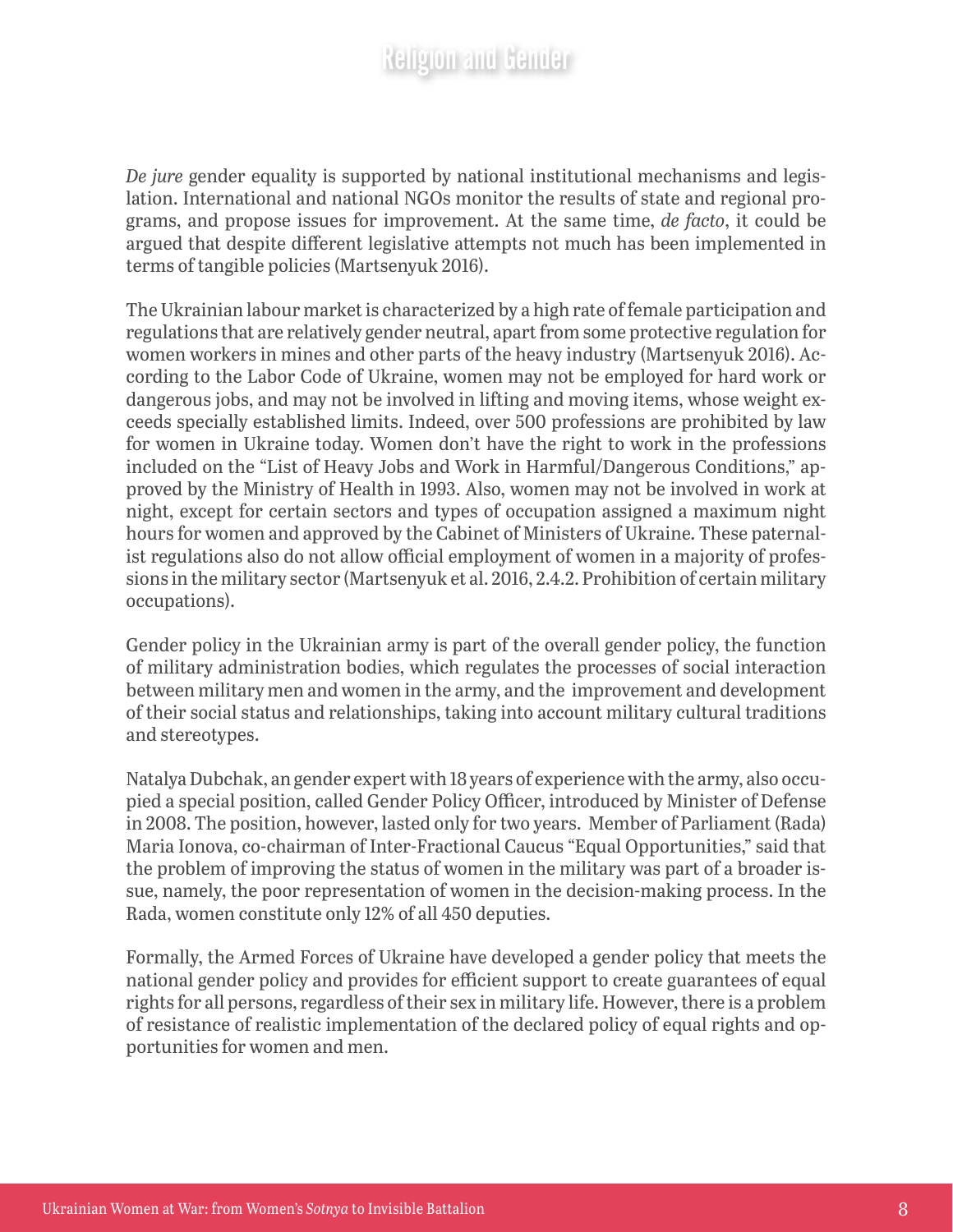#### Voices of Women Fighting in ATO

Since, as was noted above, men are primarily mobilized for the ATO, and women must have a military profession (military occupational specialty, as it is named in the documents) to be mobilized, the respondents mainly (40 of 42) came to the front voluntarily, and the system was unprepared for female service. The grounds for this state of things are not studied deeply in this research, but we can mention the gender stereotypes on the division of labour - service and care work is generally unprestigious and paid less, and associated with women, while men are expected to do something heroic. This labour division is reflected in a number of legal documents related not only to the Ministry of Defense, but to the Ministry of Social Policy and the Ministry of Health as well. The detailed explanation of this issue was provided in the desk part of the study.

Our empirical results show that women are mostly not employed in official positions, since the law allows few military positions for women. Most of them are service work, in line with the traditions of a gendered division of labour. Lists of assigned military occupational specialties are gender-separated and strongly tied to positions. Thus, a woman cannot officially be employed in the armed forces as a marksman or a drone operator, but she can be a cook or be put in charge of a bathhouse. In practice, however, the position she is assigned to in her official papers may not be always consistent with her actual occupation. For example, one of the respondents said she was an accountant on paper, but actually served as a rocket operator. This leads to the situation where she cannot have the legal status of a combatant and thereby have access to privileges provided by the Law of Ukraine "On Status of War Veterans, Guarantees of their Social Protection" such as free treatment in sanitariums, discounts of 75 percent for the payment of utility services, and so on. Their official wages are smaller according to the official position (a large part of our respondents have no position at all, and receive no wages), and special fares for wounded combatants or participants in special operations are not available to them, since officially they do not participate in combat.

*"What benefits are you talking about, if there is no information. I was there. Well, maybe there is somewhere, but not in the right places*" (Female respondent #8).

Only one third of the respondents (17 of 42) managed to get a formal position, and subsequently, to receive appropriate benefits, including the legal status of combat participant. In fact, only 15 of 42 our respondents hold purely combat positions; the other ones are medical (19 of 42) or other supportive ones. Some women combine various responsibilities at the same time.

The legal invisibility of women leads to infrastructural problems: women on military service are generally not supplied with a uniform, footwear, female hygiene products,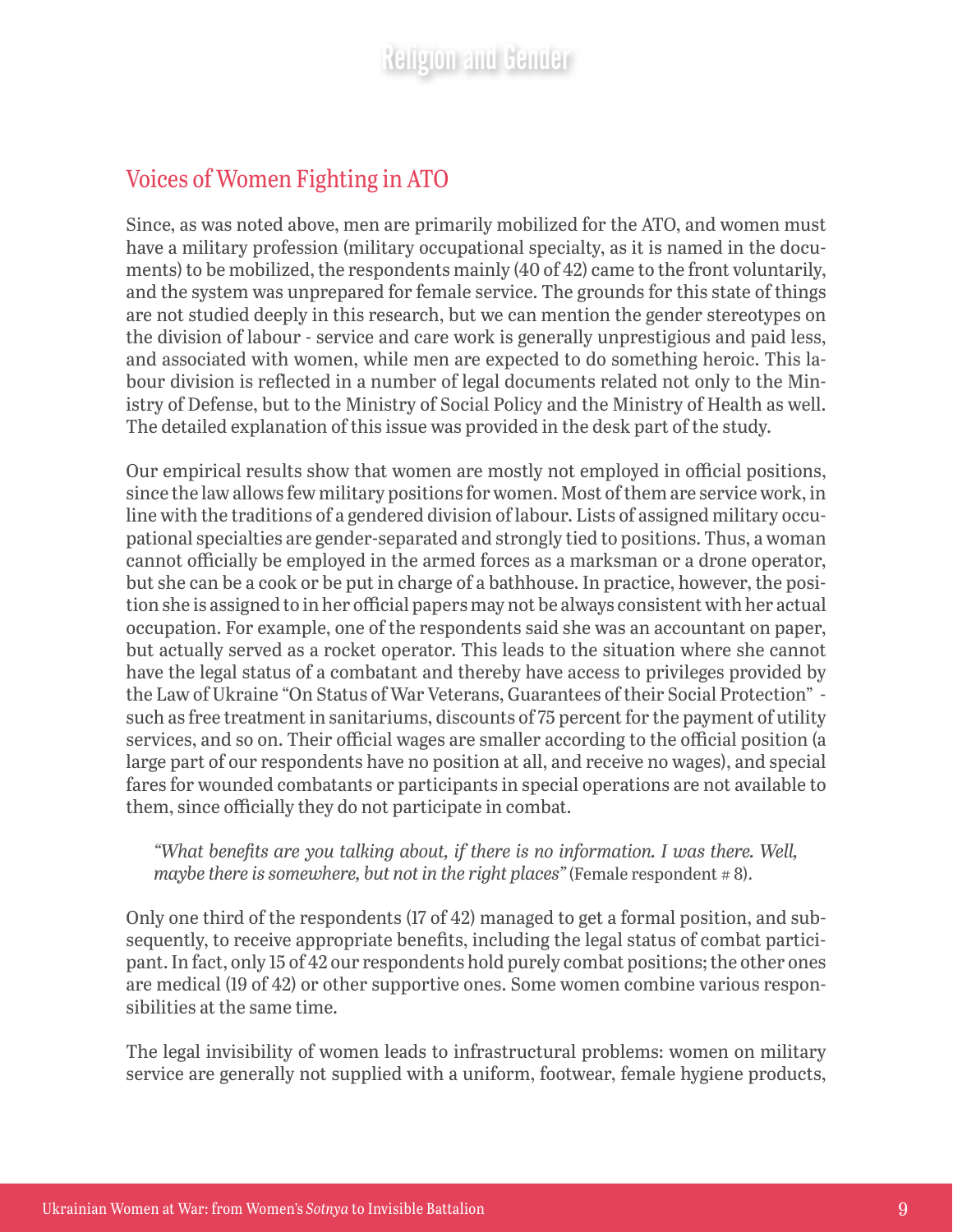and so on. They have to buy it with their own money or get it from supply activists, but no one among our respondents told us that it was officially supplied.

*"People like me need custom tailoring. First, I'm a woman, second, my figure is not standard. I need an individual approach.*" (Female respondent #13)

Separate accommodation for women is also unavailable now, as to be organized by the combatants themselves. Gender-sensitive health care is not provided, though our respondents did not complain about health care in general, since many of them are themselves front-line physicians or paramedics. One of the respondents even told us that she established a comprehensive medical service unit in her military unit. However, the army medical service can seldom provide specific gynecological support, and our respondents could only rely on the national medical system, if possible in proximity to the military unit location.

Speaking about psychological aspects of the female service, we can confirm assumptions of previous researchers that the war emphasizes the stereotypes and gender roles. This is best seen from the media-analytical part of our study that men perceive war as a serious, male business, while women are perceived as unworthy to participate in it. They are believed to be there only to serve men. But still the reality confronts the stereotypes, and our respondents do reject that position. As for relationships with male colleagues, our respondents stated that they face stereotypical attitude, protective and underestimative, and they should prove that they can serve equally to men.

*"Well, there were some narcissistic penguins, who believed that "a woman has no place in the war, too weak creatures." After that, I proved to them that those weak creatures are head and shoulders above them.*" (Female respondent #28)

Nevertheless, most of them say that men change this attitude to a more egalitarian one with time. The research collective finds some optimism in this fact and believes this to be a positive impact in combating gender discrimination, though not measured yet.

When asked on the strategic vision of the Ukrainian army, respondents generally claimed they would like to see gender equality in it, similar to the Israel Defense Forces, where, as they believe, parity and justice is already achieved. One of our respondents even expressed her wish to become a Minister of Defense, as she believes she has a vision to implement some reforms.

To summarize, we can say that Ukrainian combatant women, participating in ATO, are strongly motivated to serve and to fight discrimination they face during their service.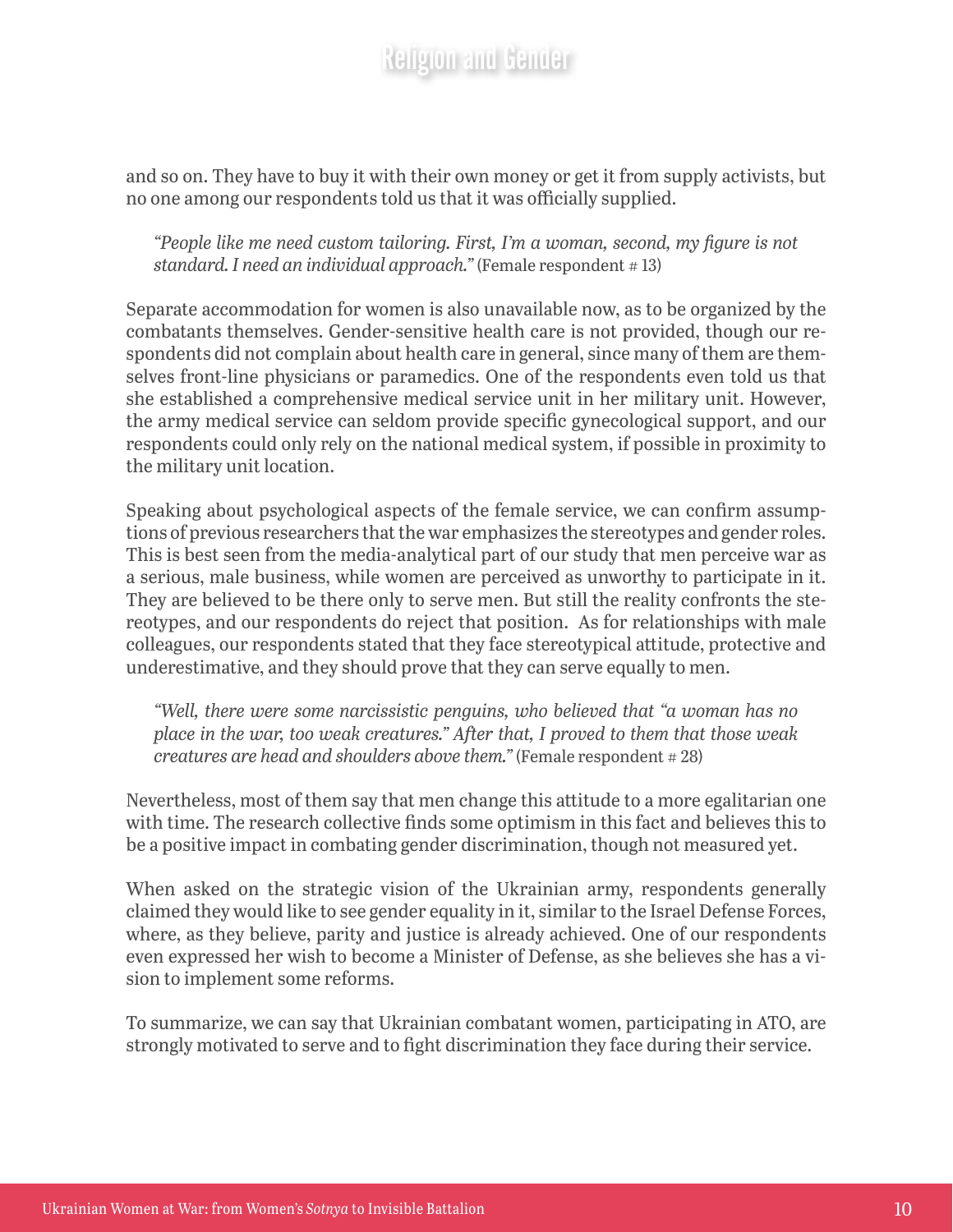The research included also 9 interviews of male combatants, whom we asked how they can evaluate the possibilities for women to serve, and, in comparison - questions on their own legal possibilities to serve. As expected, men had no obstacles to serve on wanted positions, easily received combatant status and so on. Moreover, they showed little awareness about the troubles woman face.

Men mostly agree that women may face problems with service in the army, but consider it necessary for women themselves to combat them, since they say that they personally have never seen any discrimination cases. Sometimes they express stereotypes themselves: for example, one respondent believes that military women are privileged, and the other one considers female physiology to be better for document checking.

When this article was being written, we already knew that a larger number of positions had become available to women as a result of a public campaign started after the presentation of results. Yet this applied not to all branches of the armed forces (landing forces are still officially all-male), and discrimination in access to military education, not studied yet but expressed in informal talks with the stakeholders, limit the possibilities to hold officer positions. Nonetheless, this is the first campaign result.

#### Changes after the "Invisible Battalion" Project

The issue of women's integration into the security and defense sector lies within the broader framework of the women peace and security agenda promoted by the UN Security Council Resolution 1325 "Women Peace and Security" (UNSCR 1325) and subsequent resolutions since 2000. The resolution claims the important role of women in conflict resolution, prevention, peacebuilding and peace keeping. The document calls for the integration of women into the security and defense sector and their involvement into the peace processes as women's integration into the military is not only the matter of gender equality but also an issue of security at a country and global levels.

Ukraine has adopted the National Action Plan on the implementation of the UNSCR 1325 Women Peace and Security in February 2016. The country has signed the resolution in 2000 but the armed conflict in Eastern Ukraine since 2014 has prompted the government to undertake measures to protect women from the negative consequences of the conflict and to promote their participation in the peace process 15 years after the resolution was signed. The National Action Plan (NAP) on Women Peace and Security (WPS) serves as a legal commitment of the state to implement the recommendation of the UNSCR 1325 and provide a framework for the national and local government, civil society and international organizations activity within the WPS agenda in Ukraine.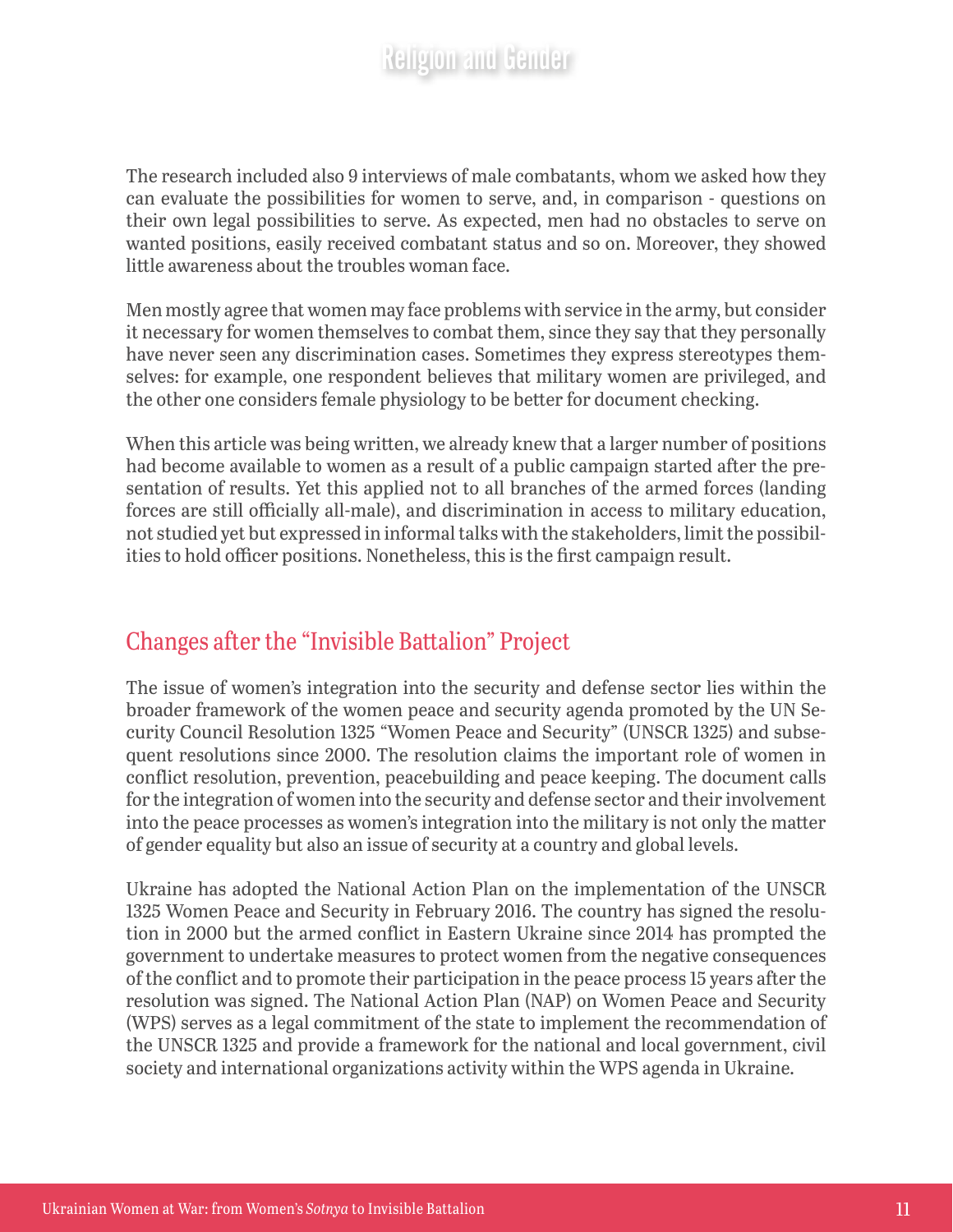Two goals of the Ukraine's NAP on WPS targeted women in the military directly. The National Action Plan aims to increase the participation of women in peace building: to improve infrastructure and legal environment for women's participation in international peacekeeping operations, for their service in administrative and combat positions in the Armed Forces and other national security and defense institutions, conduct assessment of gendered aspects of conflict prevention and resolution and promote women's role in peacebuilding, peacekeeping and negotiation processes in the media; and to provide assistance and rehabilitation to population affected by the conflict, including rehabilitation and reintegration of female ex-combatants and their families, social and medical assistance to the victims of gender-based violence (GBV).

Nine ministries are responsible for the implementation of the NAP on WPS, and the Ministry of Defense (MoD) has demonstrated considerable achievements in the implementation of the NAP on WPS compared to others. MoD has developed an internal plan on the NAP on WPS implementation and established a working group for coordination of activities on the women peace and security agenda. Ministry of Defense has also appointed an internal gender focal point and hired an external gender expert, who work closely with the ministry representatives in different structures.

In less than a year since the adoption of NAP, MoD has extended the list of military positions available for women, conducted an assessment of women's infrastructural needs in the Armed Forces and in the zone of anti-terrorist operation, introduced gender-sensitivity trainings for military personnel, developed a new code of conduct for military personnel, which will have special provisions on gender-based violence, and made it possible to bring violators administratively and criminally liable. Plans to revise the curriculum of military education institutions are also under way.

However, there is still place for improvement. The Decree 292, issued in June 2016, opened 63 staff positions for private, sergeant and sergeant-major positions to women undergoing military service under contract (Ministry of Defence 2016). Among them are combat positions: bomb aimer, assistant to bomb aimer and senior bomb aimer, commander of military vehicle, driver and senior driver, gunner, scout, including special forces units, shooter, sniper and others. This constitutes not only a horizontal but also a vertical empowerment of women in the Armed Forces.

Regardless the recent changes, the total number of positions recently opened for women in the Armed Forces is only 63. Thus, since June 2016, the total number of staff positions allowed for women on private, sergeant and sergeant-major positions, in the Armed Forces has increased to 290. Two-thirds of all military positions remain inaccessible for women in Ukraine. Moreover, no amendments to the regulations on the positions available for officer women had been made. The list of available officer positions for women is censored. Experts claim that it is not more liberal than the policy on pri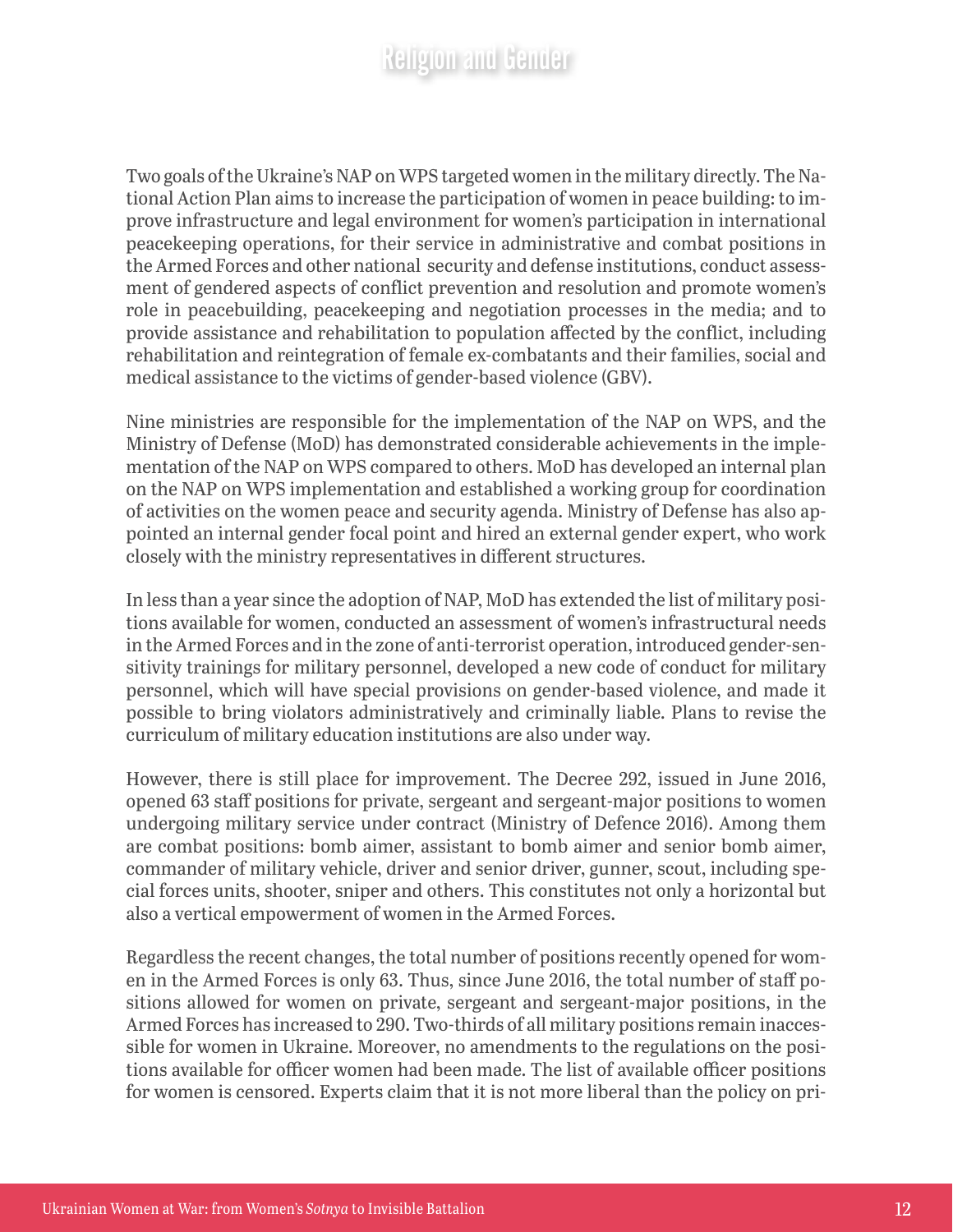vate, sergeant and sergeant-major positions opened for women. No official statistics on the (re)appointment of female military personnel to the combat positions allowed by the 292 Decree is available yet.

Ukraine is by now open to integration of international experience in defense and security sector and takes a stand on NATO membership. Over the past two years the country has adopted four important decrees: a Sustainable Development Strategy 2020 (Decree of the President 2015b), a National Security Strategy (Decree of the President 2015a), and a Concept of the Development of the Defense and Security Sector of Ukraine (Decree of the President 2016). The overall reform of the security and defense sector is oriented towards the harmonization of the security and defense standards and principles with the ones of NATO and EU and NATO membership. For example, the 2015 National Security Strategy claims that the state's priority is "to achieve full compatibility of the security and defense sector of Ukraine with those of the NATO member states, which should ensure the future possibility of membership at the North Atlantic Alliance for Ukraine…'' (Decree of the President 2015a). It foresees changes to the education system, military and special trainings for the defense sector agencies, maximization of compatibility of the armed forces of Ukraine with the armed forces of NATO members by introducing NATO standards, strengthening of the military discipline and other interventions that imply changes favorable to women's integration in to the defense and security sector.

Given Ukraine's commitments to the WPS agenda, its declared intentions to reform the defense and security system and available achievements, there is a chance in the near future for reforms of the national defense and security system more inclusive and favorable for women.

#### **Conclusions**

The issue of ensuring gender equality in Ukrainian society is governed by both fundamental (Constitution of Ukraine) and special legislation (Law of Ukraine "On Ensuring Equal Rights and Opportunities for Women and Men"). However, though the equal rights and opportunities for women and men are supported at the declarative level, they are not always enforced in practice.

Security Council Resolution #1325 (2000) emphasizes the importance of changing the vision of the women's role from a victim of conflict to a participant of conflict resolution and peacekeeping on an equal basis with men. Ukraine ratified this document and is expected to follow its major expectations towards women's integration into armed forces.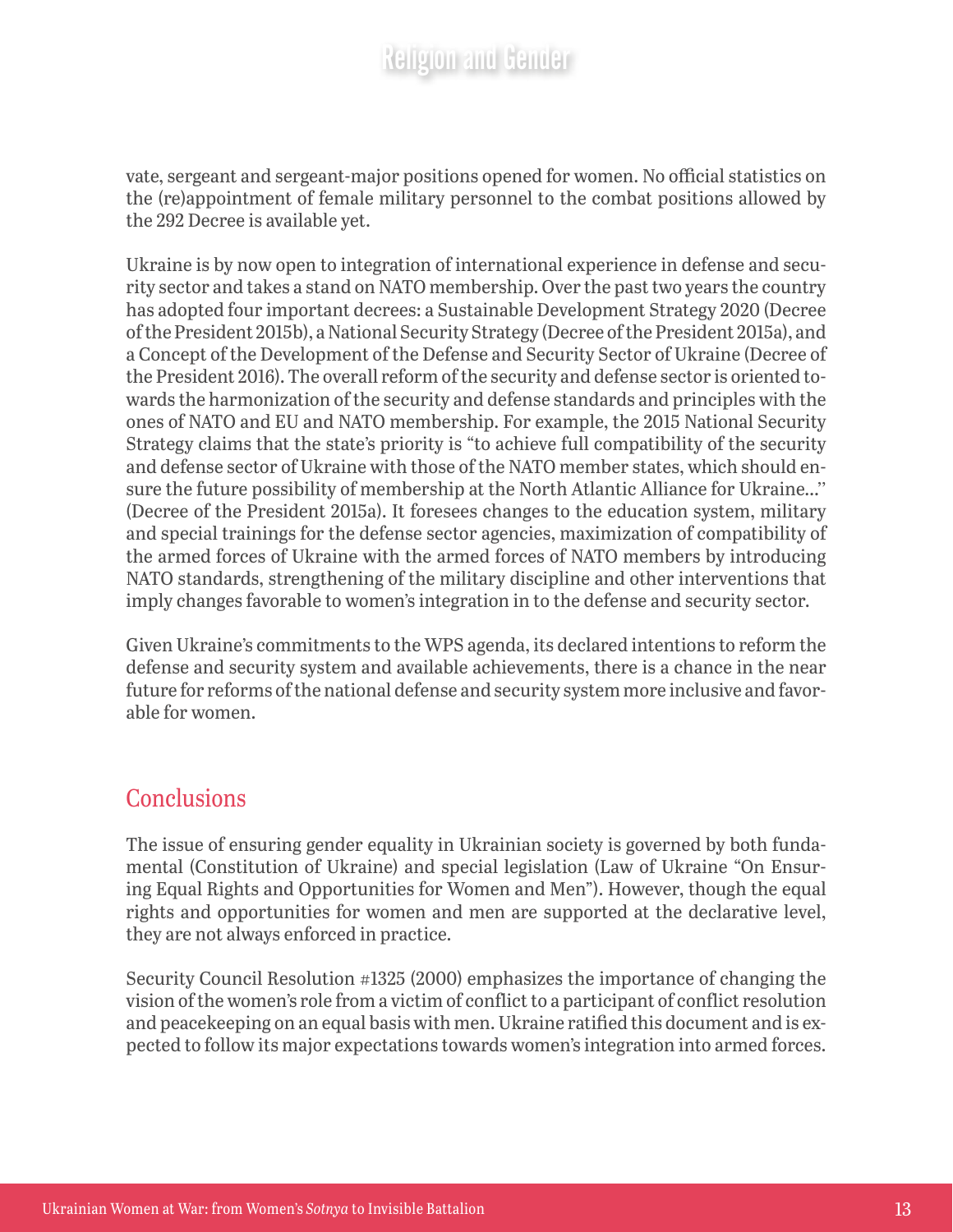The phenomenon of vertical and horizontal gender segregation is as inherent in the Armed Forces of Ukraine as in the general labor market. The number of women in the military gradually increases following the global trends of nation development.

Women in ATO expressed strong hope for gender equality and are establishing it by facing and breaking the stereotypes themselves. Most of their problems come from an archaic vision of female service by Ukrainian government bodies, but currently the situation changes for the better. These include legal and infrastructural invisibility, which means the suppression of their right to hold combat and officer positions, to get the appropriate payment and privileges, and to have appropriate conditions to serve. The stereotypes and unequal attitude from male combatants is also a problem now.

The "Invisible Battalion" project is continuing its activities and searching for new possibilities to provide women in armed forces equal rights and opportunities together with men.

#### Acknowledgements

The sociological study "'Invisible Battalion': Women's Participation in Military Operations in the ATO," inspired and organized by Maria Berlinska, volunteer and Head of the Center Air Reconnaissance. Ganna Grytsenko and Anna Kvit were co-authors of this study and helped with data and information for this article.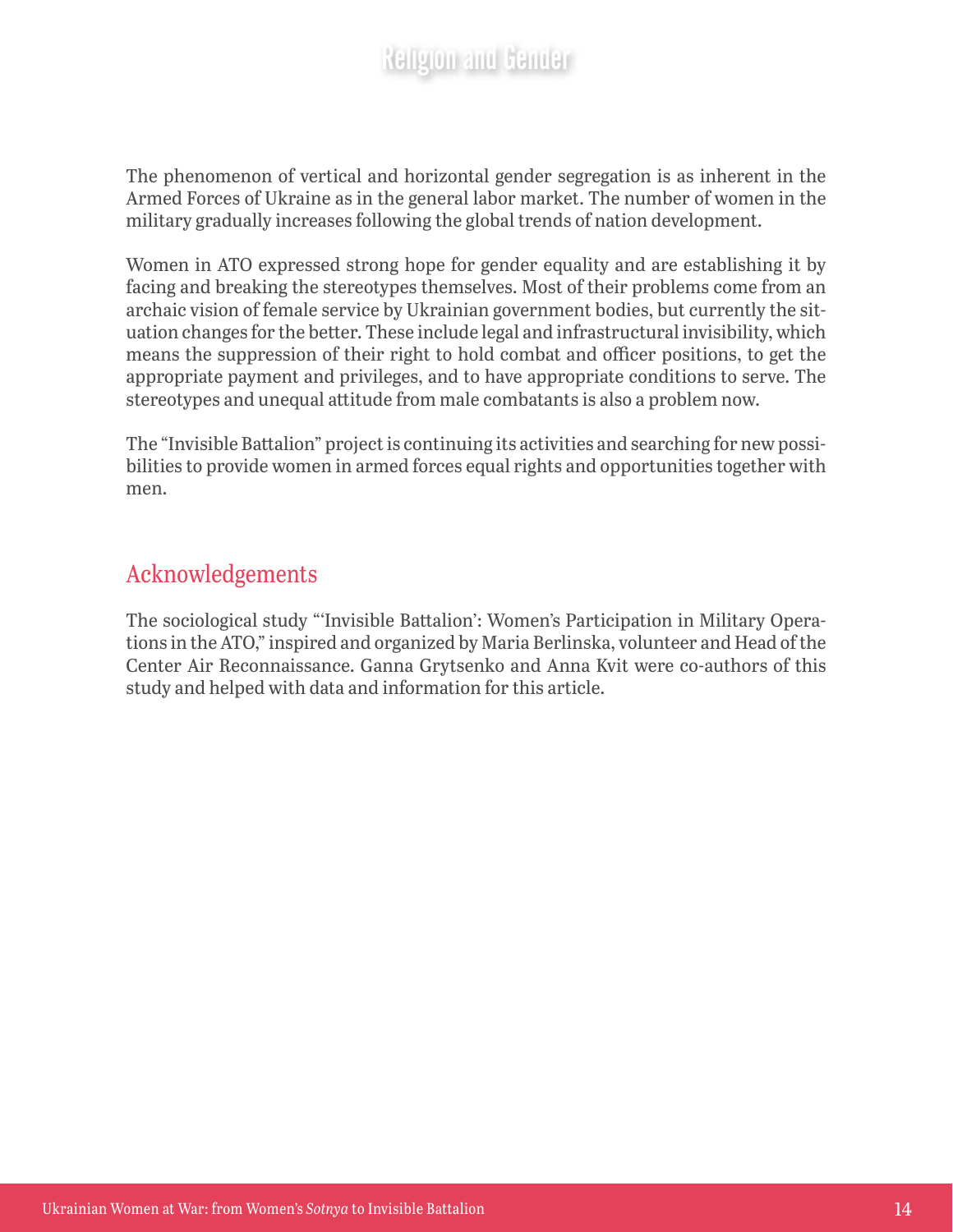# Bibliography

Alexievich, Svetlana. 1985. *U voiny ne zhenskoe litso*. Moscow: Vremya.

- Bohachevsky-Chomiak*,* Martha. 1994. "Political Communities and Gendered Ideologies in Contemporary Ukraine," Harvard Papers in Ukrainian Studies, The Vasyl and Maria Petryshyn Memorial Lecture Harvard University, Cambridge, MA: Harvard Ukrainian Research Institute.
- Carreiras, Helena. 2006. *Gender and the Military: Women in the Armed forces of Western Democracies*. London, New York: Routledge.
- Decree of the President. 2015a. "National Security Strategy (as of May 6, 2015)." Accessed September 25, 2016. <http://zakon3.rada.gov.ua/laws/show/287/2015>
- Decree of the President. 2015b. "Sustainable Development Strategy 'Ukraine 2020'." Accessed September 25, 2016. <http://zakon5.rada.gov.ua/laws/show/5/2015>
- Decree of the President. 2016. "Concept of the Development of the Defense and Security Sector of Ukraine (as of 14 March, 2016)." Accessed September 27, 2016. [http://www.president.](http://www.president.gov.ua/documents/922016-19832) [gov.ua/documents/922016-19832](http://www.president.gov.ua/documents/922016-19832)
- Dubchak, Natalia. 2008. "Zhinky u zbroynykh sylakh Ukraïny: problemy gendernoi polityky," *Stratehichni priorytety* 9 (4), 187-192.
- Khromeychuk, Olessya. 2014. "Where are the Women of Ukraine?" *Current Politics in Ukraine*, March 7. [http://ukraineanalysis.wordpress.com/2014/03/07/where-are-the-women-of](http://ukraineanalysis.wordpress.com/2014/03/07/where-are-the-women-of-ukraine/)[ukraine/](http://ukraineanalysis.wordpress.com/2014/03/07/where-are-the-women-of-ukraine/)
- Kis, Oksana. 2005. "Choosing Without Choice: Predominant Models of Femininity in Contemporary Ukraine." In *Gender Transitions in Russia and Eastern Europe*. Edited by Ildikó A. Morell, Helene Carlbäck et al. Stockholm: Gondolin Publishers.
- Martsenyuk, Tamara. 2012. "Ukraine's Other Half," *The Stanford Post-Soviet Post*, March 27, [http://postsovietpost.stanford.edu/discussion/ukraines-other-half.](http://postsovietpost.stanford.edu/discussion/ukraines-other-half)
- Martsenyuk, Tamara. 2014. "Gender and Revolution in Ukraine: Women's Participation in Euromaidan Protests of 2013–2014," *Perspectives on Europe* 44 (2), 15-22.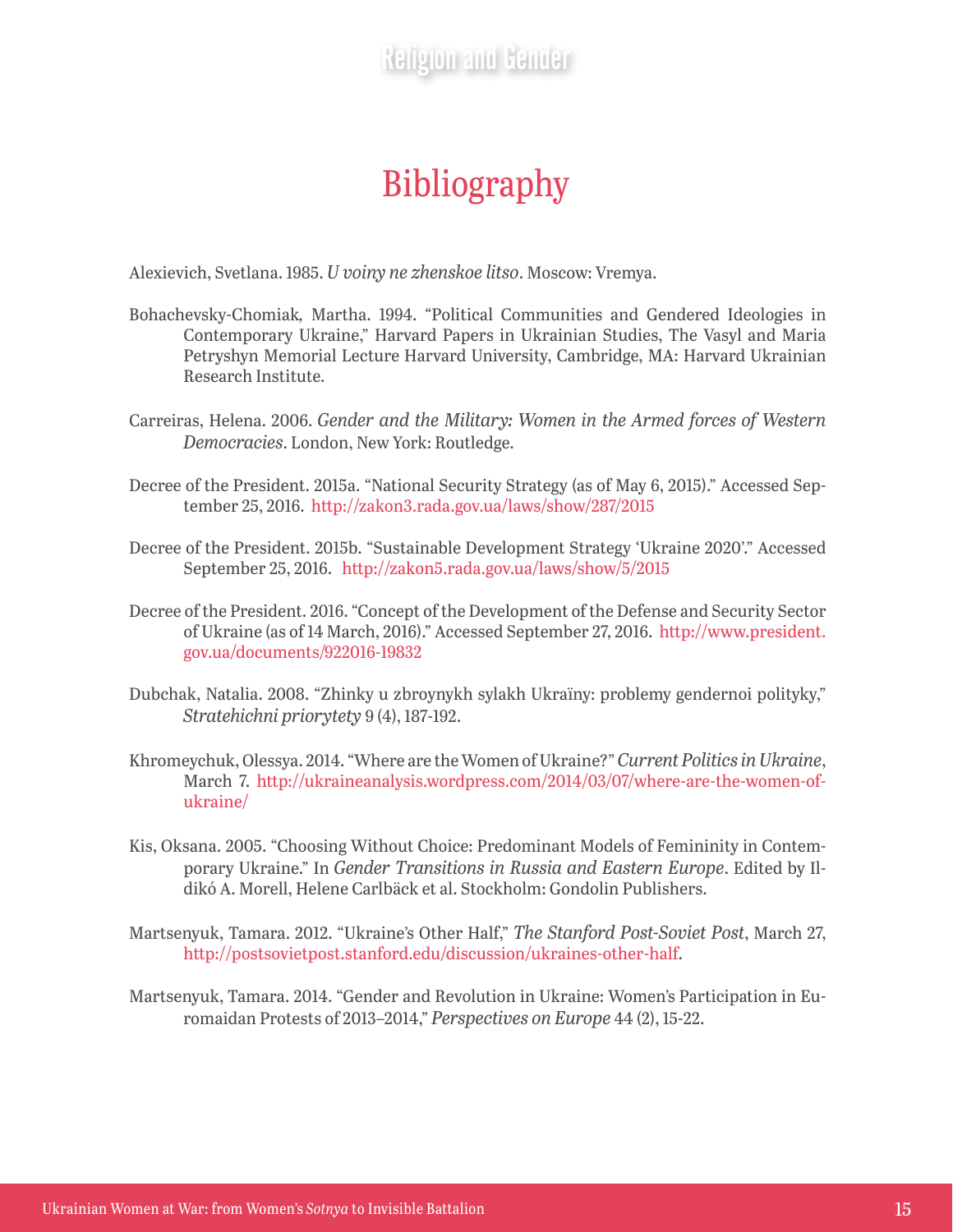- Martsenyuk, Tamara. 2016. "Gender equality situation in Ukraine : challenges and opportunities," in *Gender Equality Policies and EU Integration - Experience of Visegrad for EaP Countries*, Kutaisi: Fund of Women Entrepreneurs, 203-225.
- Martsenyuk, Tamara, Ganna Grytsenko, and Anna Kvit. 2016. ["Invisible Battalion": Women's](http://www2.unwomen.org/~/media/field office eca/attachments/publications/country/ukraine/invisible batallion study_eng_full.pdf?v=1&d=20160803T202734) [Participation in ATO Military Operations \(Sociological Research\)](http://www2.unwomen.org/~/media/field office eca/attachments/publications/country/ukraine/invisible batallion study_eng_full.pdf?v=1&d=20160803T202734), Kyïv: Ukrainian Women's Fund.
- Ministry of Defence. 2016. "Decree No. 292 on Amendments to the Interim List of Staff Positions for Privates, Sergeants, Sergeant-Majors and Female Military Service Personnel and about the Tariff List of Service Personnel in the Above-Mentioned Positions." Accessed September 27, 2016. <http://zakon0.rada.gov.ua/laws/show/z0880-16>
- Onuch, Olga and Martsenyuk, Tamara. 2014. "[Mothers and Daughters of the Maidan: Gender,](http://ekmair.ukma.kiev.ua/bitstream/123456789/3421/1/Martsenyuk_Mothers_and_Daughrers.pdf)  [repertoires of violence, and the division of labour in Ukrainian protests](http://ekmair.ukma.kiev.ua/bitstream/123456789/3421/1/Martsenyuk_Mothers_and_Daughrers.pdf)", *Social, Health, and Communication Studies Journal*, Contemporary Ukraine: A Case of Euromaidan, 1 (1), 105-126.
- Peterson, V. Spike. 1998. "Gendered Nationalism: Reproducing 'Us' versus 'Them'." In *The Women and War Reader*. Edited by Lois Ann Lorentzen and Jennifer Turpin, 41-49. New York: NYU Press.
- Phillips, Sarah D. 2008. *Women's Social Activism in the New Ukraine: Development and the Politics of Differentiation*. Indiana University Press.
- Phillips, Sarah D. 2014. "The Women's Squad in Ukraine's Protests: Feminism, Nationalism, and Militarism on the Maidan," *American Ethnologist* 41 (3), 414-426. [http://dx.doi:10.1111/](http://dx.doi:10.1111/amet.12093) [amet.12093](http://dx.doi:10.1111/amet.12093)
- Rubchak, Marian J. 1996. "Christian Virgin or Pagan Goddess: Feminism Versus the Eternally Feminine in Ukraine." In *Women in Russia and Ukraine*. Edited by Rosalind Marsh. Cambridge: Cambridge University Press.
- Sasson-Levy, Orna. 2003. "Feminism and Military Gender Practices: Israeli Women Soldiers in 'Masculine' Roles," *Sociological Inquiry* 73 (3), 440-465.
- Segal, Mady Wechsler. 1995. "Women's Military Roles Cross-Nationally: Past, Present, and Future," *Gender & Society* 9 (6), 757-775. <http://dx.doi.org/10.1177/089124395009006008>
- The Equal Rights Trust. 2015. "In the Crosscurrents: Addressing Discrimination and Inequality in Ukraine," *The Equal Rights Trust Country Report Series*: 5, August. London. [http://](http://www.gay.org.ua/publications/antidi_report2015-e.pdf) [www.gay.org.ua/publications/antidi\\_report2015-e.pdf](http://www.gay.org.ua/publications/antidi_report2015-e.pdf)